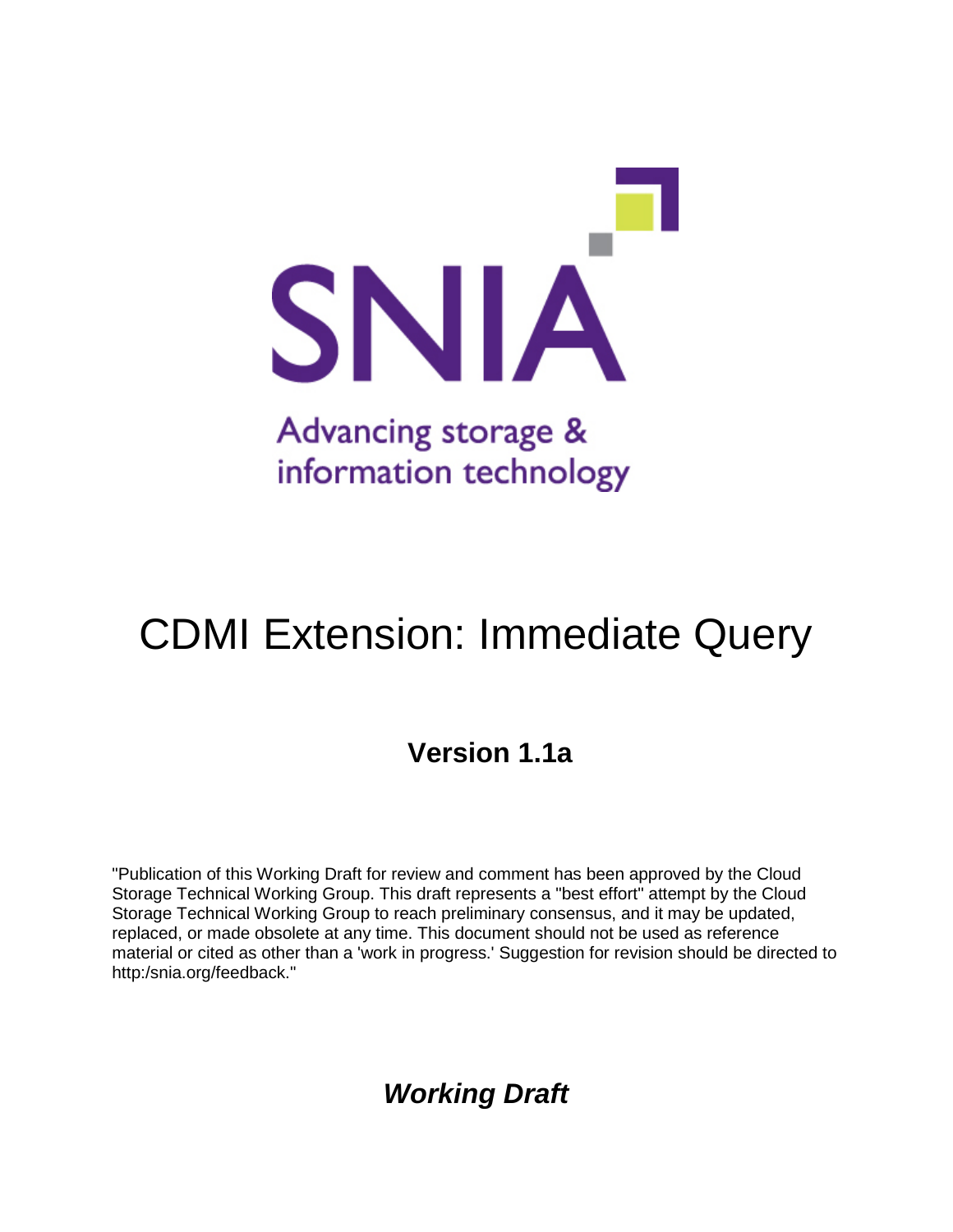### **Revision History**

| <b>Date</b> | <b>Version</b> | Bv                                       | <b>Comments</b>                                                                                                                  |
|-------------|----------------|------------------------------------------|----------------------------------------------------------------------------------------------------------------------------------|
| 08-28-2014  | 1.1a           | Marie McMinn, Cloud<br><b>TWG Editor</b> | New version of Immediate Query extension<br>created for the CDMI 1.1.0 revision of the<br>standard. Derived from the 1.0d draft. |

The SNIA hereby grants permission for individuals to use this document for personal use only, and for corporations and other business entities to use this document for internal use only (including internal copying, distribution, and display) provided that:

- Any text, diagram, chart, table, or definition reproduced shall be reproduced in its entirety with no alteration, and,
- Any document, printed or electronic, in which material from this document (or any portion hereof) is reproduced shall acknowledge the SNIA copyright on that material, and shall credit the SNIA for granting permission for its reuse.

Other than as explicitly provided above, you may not make any commercial use of this document, sell any excerpt or this entire document, or distribute this document to third parties. All rights not explicitly granted are expressly reserved to SNIA.

Permission to use this document for purposes other than those enumerated above may be requested by e-mailing tcmd@snia.org. Please include the identity of the requesting individual and/or company and a brief description of the purpose, nature, and scope of the requested use.

Copyright © 2014 Storage Networking Industry Association.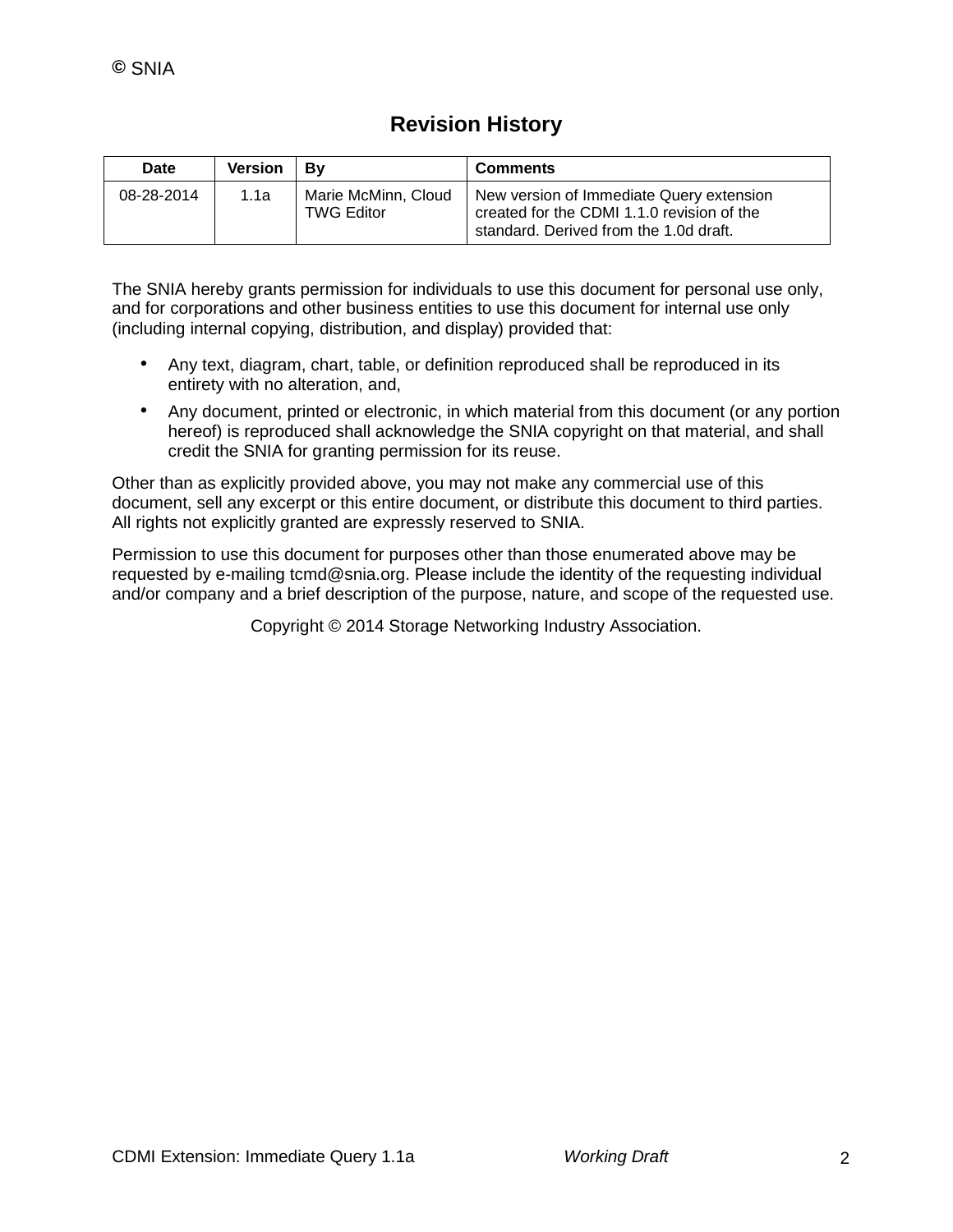## **CDMI Extension: Immediate Query**

#### **Overview**

CDMI provides a query mechanism based around the concept of persistance. A query queue is created, metadata is specified that defines the query operation, the query is performed asynchronously, and results are populated in the queue and then read by the client as separate operations.

This architecture, while providing significant value, is complex for clients that do not need to persist the results of a query. Specifically, a client must: a) asynchronously poll the query queue to determine when results are present and when the query has completed, and b) delete the queue when results are no longer needed.

To provide a simpler interface for simple queries where a small number of results are expected and persistence is not required, the TWG has proposed the following approach to allow query queues to optionally not be persistent, with the results being returned immediately as the response to the initial query queue creation.

In addition, functionality that permits results to be returned immediately has been added to creating asynchronous query queues.

#### **Changes to CDMI 1.1.0:**

| <b>Capability</b><br><b>Name</b> | <b>Type</b>           | <b>Description</b>                                                                                                  |
|----------------------------------|-----------------------|---------------------------------------------------------------------------------------------------------------------|
| cdmi_query                       | <b>JSON</b><br>String | If present and "true", this capability indicates that the cloud storage system<br>supports persistent query queues. |

#### **1) Modify existing "cdmi\_query" entry in Table 100 - System-Wide Capabilities**

#### **2) Insert below "cdmi\_query" in Table 100 - System-Wide Capabilities**

| <b>Capability Name</b> | Type           | <b>Description</b>                                                                                                  |
|------------------------|----------------|---------------------------------------------------------------------------------------------------------------------|
| cdmi_query_immediate   | JSON<br>String | If present and "true", this capability indicates that the cloud storage<br>system supports immediate query support. |

#### **3) Replace the first paragraph of 22.1 Overview with:**

A cloud storage system may optionally implement metadata and/or full-text query functionality. The implementation of query is indicated by the presence of the cloud storage system-wide capabilities for query and requires support for CDMI™ queues when persisting query results.

#### **4) Replace the third paragraph of 22.1 Overview with:**

When a client wishes to perform queries, it shall first determine if the system is capable of providing query functionality by checking to see if the cdmi\_query or cdmi\_query\_immediate capabilities are present in the root container capabilities. If these capabilities are not present and queues are supported, creating a query queue shall be successful, but no query results shall be enqueued into the query queue.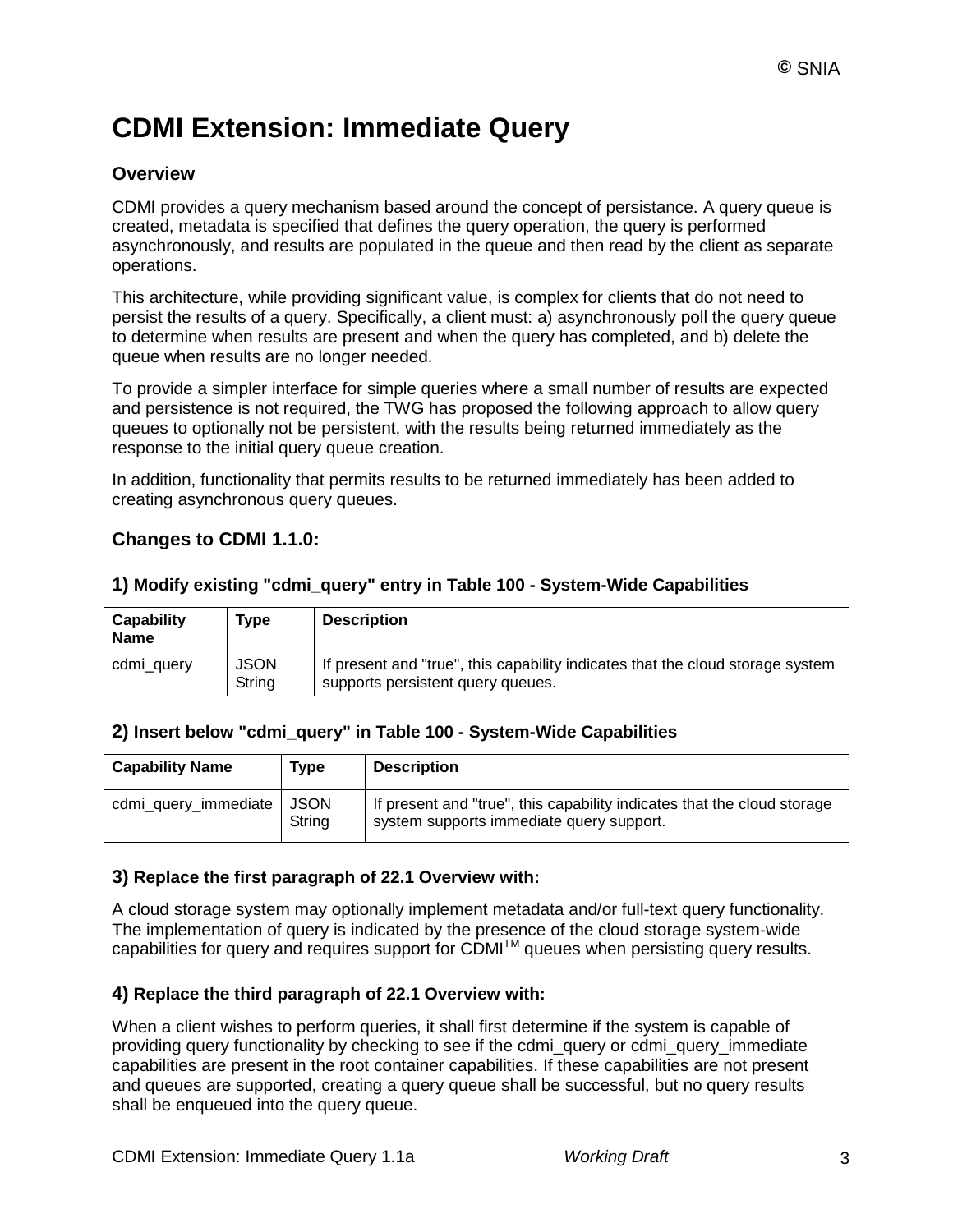#### **5) Modify existing "cdmi\_queue\_type" in Table 126 - Required Metadata for a Query Queue**

| Metadata Name   | Type                  | <b>Description</b>                                                                                                                                                                                                                       | <b>Requirement</b> |
|-----------------|-----------------------|------------------------------------------------------------------------------------------------------------------------------------------------------------------------------------------------------------------------------------------|--------------------|
| cdmi_queue_type | <b>JSON</b><br>String | The queue type indicates how the cloud storage<br>system shall manage the queue object. The defined<br>values are:                                                                                                                       | Optional           |
|                 |                       | • cdmi_query_queue - Perform an asynchronous<br>query, which may return none, some, or all results in<br>the request response body. A new queue object shall<br>be created.                                                              |                    |
|                 |                       | • cdmi_query_immediate - Perform a synchronous<br>query, returning all matching results in the request<br>response body. The query queue object may not be<br>accessible and shall be automatically deleted when<br>the query completes. |                    |

#### **6) Insert new clause 22.2 Immediate Queries**

If "cdmi\_query\_immediate" is specified in cdmi\_queue\_type, all query results shall be immediately returned in the response body as shown in the following example.

#### EXAMPLE 4:

```
PUT /MyContainer/myQuery HTTP/1.1
Host: cloud.example.com
Accept: application/cdmi-queue
Content-Type: application/cdmi-queue
X-CDMI-Specification-Version: 1.1
{
     "metadata" : {
           "cdmi_queue_type" : "cdmi_query_immediate",
           "cdmi_scope_specification" : [
                {
                     "domainURI" : "== /cdmi_domains/MyDomain/",
                     "parentURI" : "starts /sandbox",
                     "metadata" : {
                          "cdmi_size" : "#> 100000"
                     }
                }
           ],
           "cdmi_results_specification" : {
               "objectID" : "",
                "metadata" : {
                     "cdmi_size" : ""
                }
           }
     }
}
The following shows the response.
HTTP/1.1 201 Created
Content-Type: application/cdmi-queue
X-CDMI-Specification-Version: 1.1
Location: http://cloud.example.com/MyContainer/myQuery
```